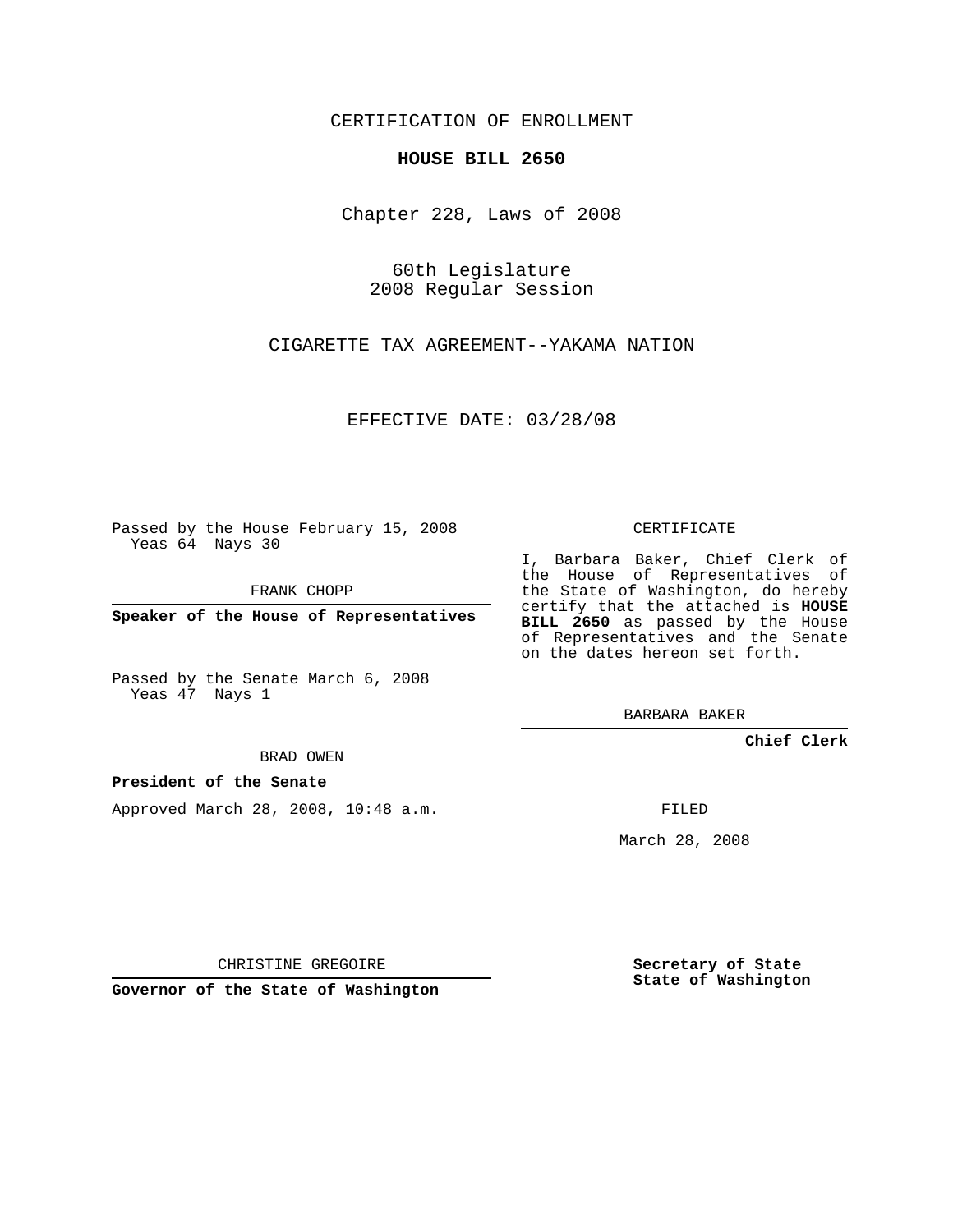## **HOUSE BILL 2650** \_\_\_\_\_\_\_\_\_\_\_\_\_\_\_\_\_\_\_\_\_\_\_\_\_\_\_\_\_\_\_\_\_\_\_\_\_\_\_\_\_\_\_\_\_

\_\_\_\_\_\_\_\_\_\_\_\_\_\_\_\_\_\_\_\_\_\_\_\_\_\_\_\_\_\_\_\_\_\_\_\_\_\_\_\_\_\_\_\_\_

Passed Legislature - 2008 Regular Session

**State of Washington 60th Legislature 2008 Regular Session**

**By** Representatives Santos, Ericks, Hunter, and Wood; by request of Department of Revenue

Read first time 01/15/08. Referred to Committee on Finance.

 AN ACT Relating to authorizing a cigarette tax agreement between the state of Washington and the Yakama Nation; amending RCW 82.08.0316 and 82.12.0316; adding a new section to chapter 43.06 RCW; adding a new section to chapter 82.24 RCW; creating a new section; and declaring an emergency.

BE IT ENACTED BY THE LEGISLATURE OF THE STATE OF WASHINGTON:

 NEW SECTION. **Sec. 1.** A new section is added to chapter 43.06 RCW to read as follows:

 (1) The legislature finds that entering into a cigarette tax agreement with the Yakama Nation is a positive step and that such an agreement will support a stable and orderly environment on the Yakima Reservation for regulation of cigarette sales. The legislature further finds that the very special circumstances of the Yakama Nation pursuant to the Treaty with the Yakamas of 1855 (12 Stat. 951) support a cigarette tax agreement that reflects those circumstances. The legislature also finds that the provisions of the agreement with the Yakama Nation authorized by this act are reasonably necessary to prevent fraudulent transactions and place a minimal burden on the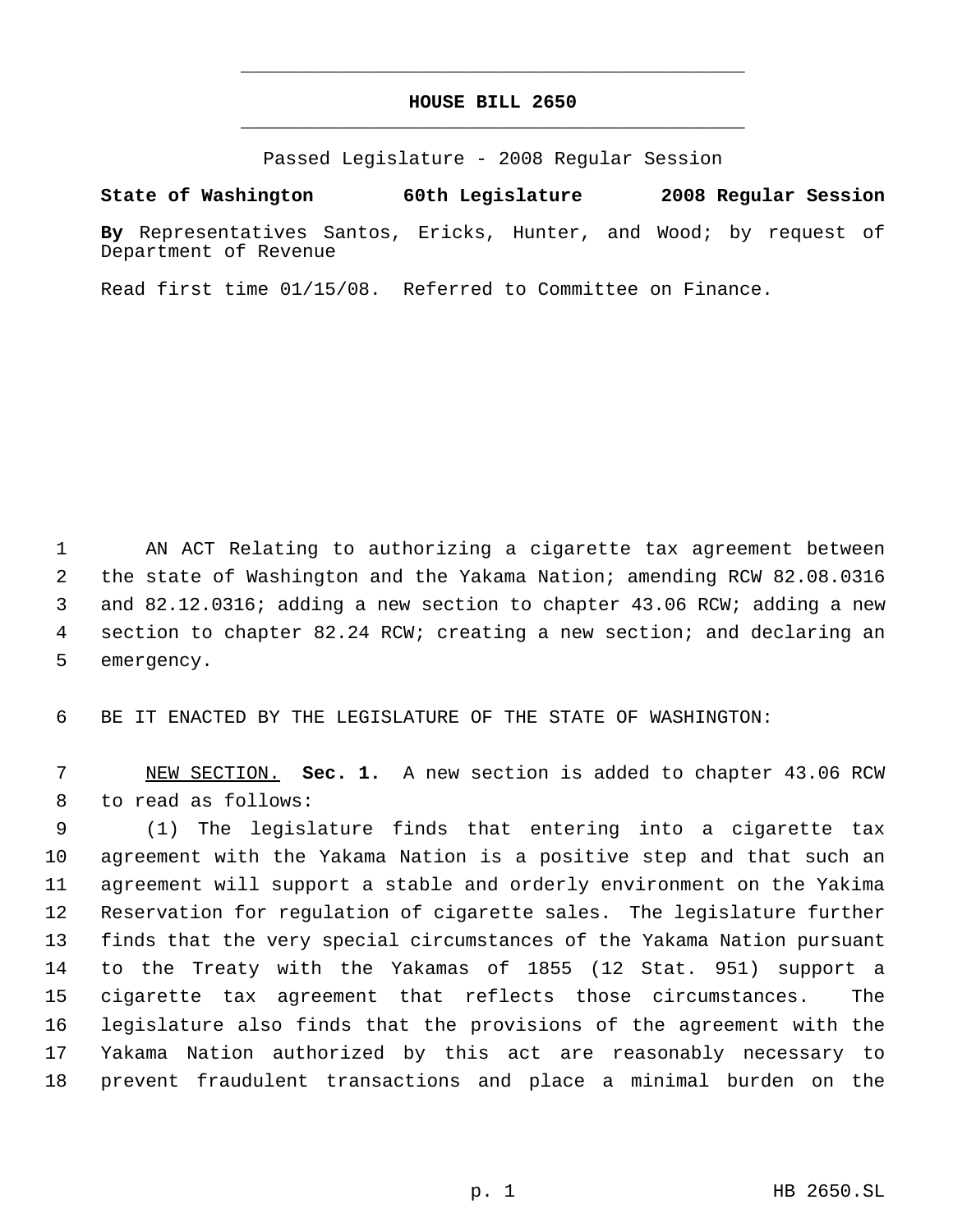Yakama Nation, pursuant to the United States supreme court's decision in *Washington v. Confederated Tribes of the Colville Indian Reservation*, 447 U.S. 134 (1980).

 It is the intent of the legislature that the cigarette tax agreement with the Yakama Nation reflects the uniqueness of the Yakama Nation's Treaty through specific terms that govern pricing of cigarettes, tribal cigarette tax revenue, information sharing, and administration of the agreement.

(2) For purposes of this section:

(a) "Cigarette" has the same meaning as in chapter 82.24 RCW; and

 (b) "Tribal retailer" means a cigarette retailer as that term is defined in RCW 82.24.010 that is licensed by and located within the jurisdiction of the Yakama Nation and is wholly owned by the Yakama Nation or any of its enrolled members.

 (3) The governor may enter into a cigarette tax agreement with the Yakama Nation, a federally recognized Indian tribe located within the geographical boundaries of the state of Washington, concerning the sale of cigarettes, subject to the provisions of this section. The governor may delegate the authority to negotiate the agreement to the department of revenue.

 (4) The agreement must be for a renewable period of no more than eight years.

 (5) All cigarettes possessed or sold by tribal retailers must be subject to the agreement, except cigarettes manufactured within the jurisdiction of the Yakama Nation by the Yakama Nation or its enrolled members.

 (6) The agreement must allow the Yakama Nation to exempt its enrolled members from the tribal cigarette tax imposed under subsection (7) of this section.

 (a) Sales of cigarettes exempt under this subsection must be subject to the requirements of subsection (9) of this section.

 (b) The exemption must be provided only at the point of sale and reimbursement provided to the tribal retailer by the Yakama Nation.

 (7) The agreement must require the Yakama Nation to impose and maintain in effect on the sale of cigarettes by tribal retailers a tax as provided in this subsection.

(a) The rate of tax will be expressed in dollars and cents and must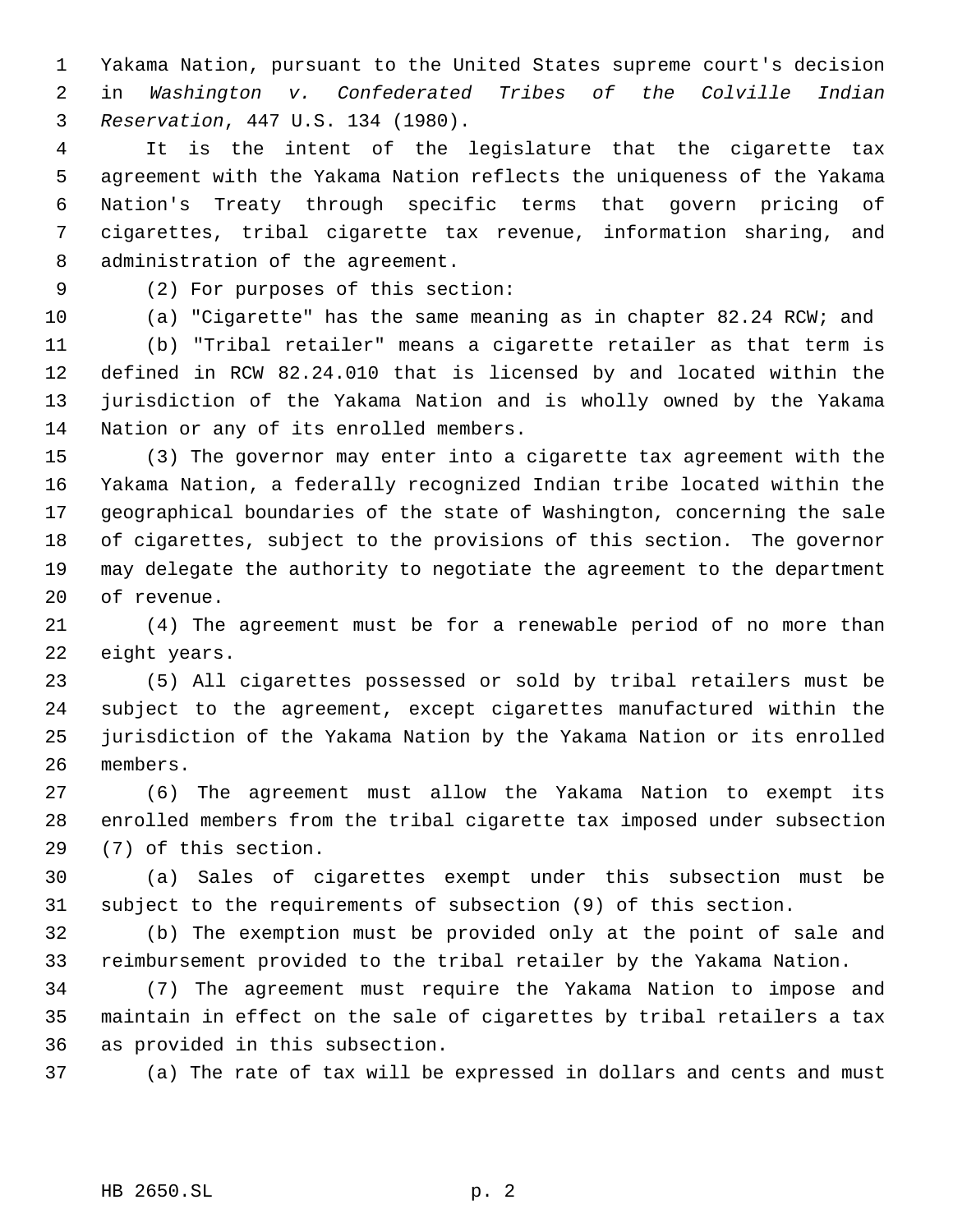be the percentage of tax imposed by the state under chapter 82.24 RCW for the period of the agreement as stated here:

3 (i) Eighty percent during the first six years;

4 (ii) Eighty-four percent during the seventh year; and

(iii) Eighty-seven and six-tenths percent during the eighth year.

 (b) The tax must be imposed on each carton, or portion of a carton, of cigarettes, with ten packs per carton and twenty cigarettes per pack being the industry standard, and prorated for cartons and packs that are not standard.

 (c) The tax must be in lieu of the combined state and local sales and use taxes, and state cigarette taxes, and, as provided in sections 2 through 4 of this act, the taxes imposed by chapters 82.08, 82.12, and 82.24 RCW do not apply during the term of the agreement on any transaction governed by the agreement.

 (d) Throughout the term of the agreement and any renewal of the agreement, the tax must increase or decrease in correspondence with the state cigarette tax by applying the percentages in (a) of this subsection.

 (8) The revenue generated by the tax imposed under subsection (7) of this section must be used by the Yakama Nation for essential government services, as that term is defined in RCW 43.06.455.

 (9) All cigarettes possessed or sold by a tribal retailer must bear a tribal cigarette tax stamp as provided in this subsection.

 (a) The Yakama Nation may act as its own stamp vendor, subject to meeting reasonable requirements for internal controls.

 (b) The stamps must have serial numbers or other discrete identification that allow stamps to be traced to their source.

 (10) The price paid by the tribal retailer to the wholesaler must not be less than the total of the price paid by the Yakama Nation or other wholesaler and the tax imposed under subsection (7) of this section.

 (11) The retail selling price of cigarettes sold by tribal retailers must not be less than the price paid by them under subsection (10) of this section.

 (12) Tribal retailers must not sell or give, or permit to be sold or given, cigarettes to any person under the age of eighteen years.

 (13) The authority and the individual and joint responsibility of the Yakama Nation, the department of revenue, and the liquor control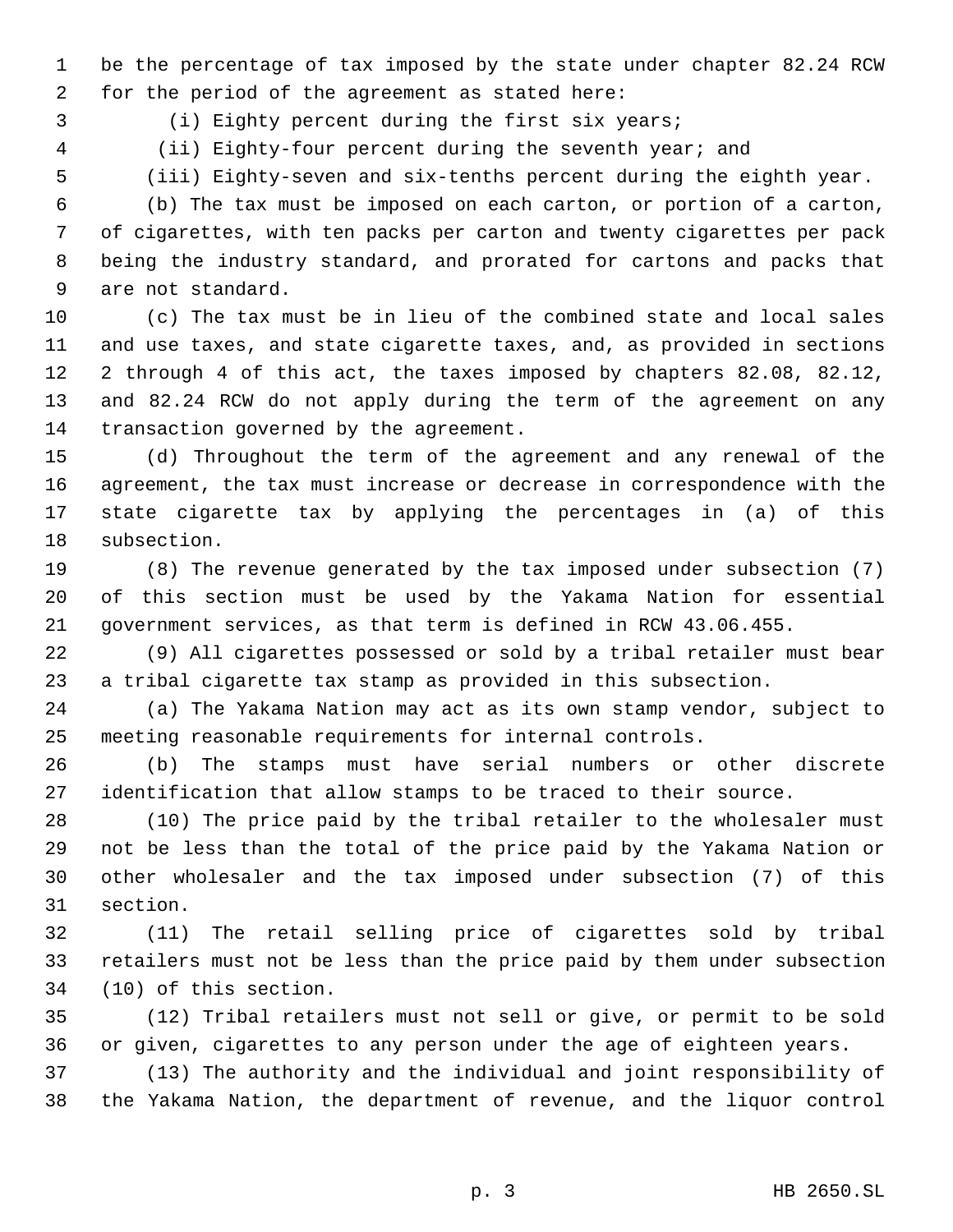board for administration and enforcement must be specified in the agreement including, but not limited to, requirements regarding transport of cigarettes, keeping of records, reporting, notice, inspection, audit, and mutual exchange of information.

 (a) Requirements must provide for sharing of information regarding transport of cigarettes in the state of Washington by the Yakama Nation or its enrolled members, reporting of information on sales to customers located outside the jurisdiction of the Yakama Nation, and authority for unannounced inspection by the state of tribal retailers to verify compliance with stamping and pricing provisions.

 (b) Information received by the state or open to state review under the terms of the agreement is subject to RCW 82.32.330.

 (14) The agreement must provide for resolution of disputes using a nonjudicial process, such as mediation, and establish a dispute resolution protocol that includes the following elements:

 (a) A procedure for notifying the other party that a violation has occurred;

 (b) A procedure for establishing whether a violation has in fact occurred;

(c) An opportunity to correct the violation;

 (d) A procedure for terminating the agreement in the event of a failure to correct the violation, such termination subject to mediation should the terms of the agreement so allow; and

(e) Termination of the agreement for cause.

 (15) The agreement may not include any provisions that impact the state's share of the master settlement agreement or concern redistribution of the state's proceeds under the master settlement agreement.

 (16) The department of revenue may share with the Yakama Nation tax information under RCW 82.32.330 that is necessary for the Yakama Nation's compliance with the agreement.

 NEW SECTION. **Sec. 2.** A new section is added to chapter 82.24 RCW to read as follows:

 The taxes imposed by this chapter do not apply to the sale, use, consumption, handling, possession, or distribution of cigarettes by a tribal retailer during the effective period of a cigarette tax agreement under section 1 of this act.